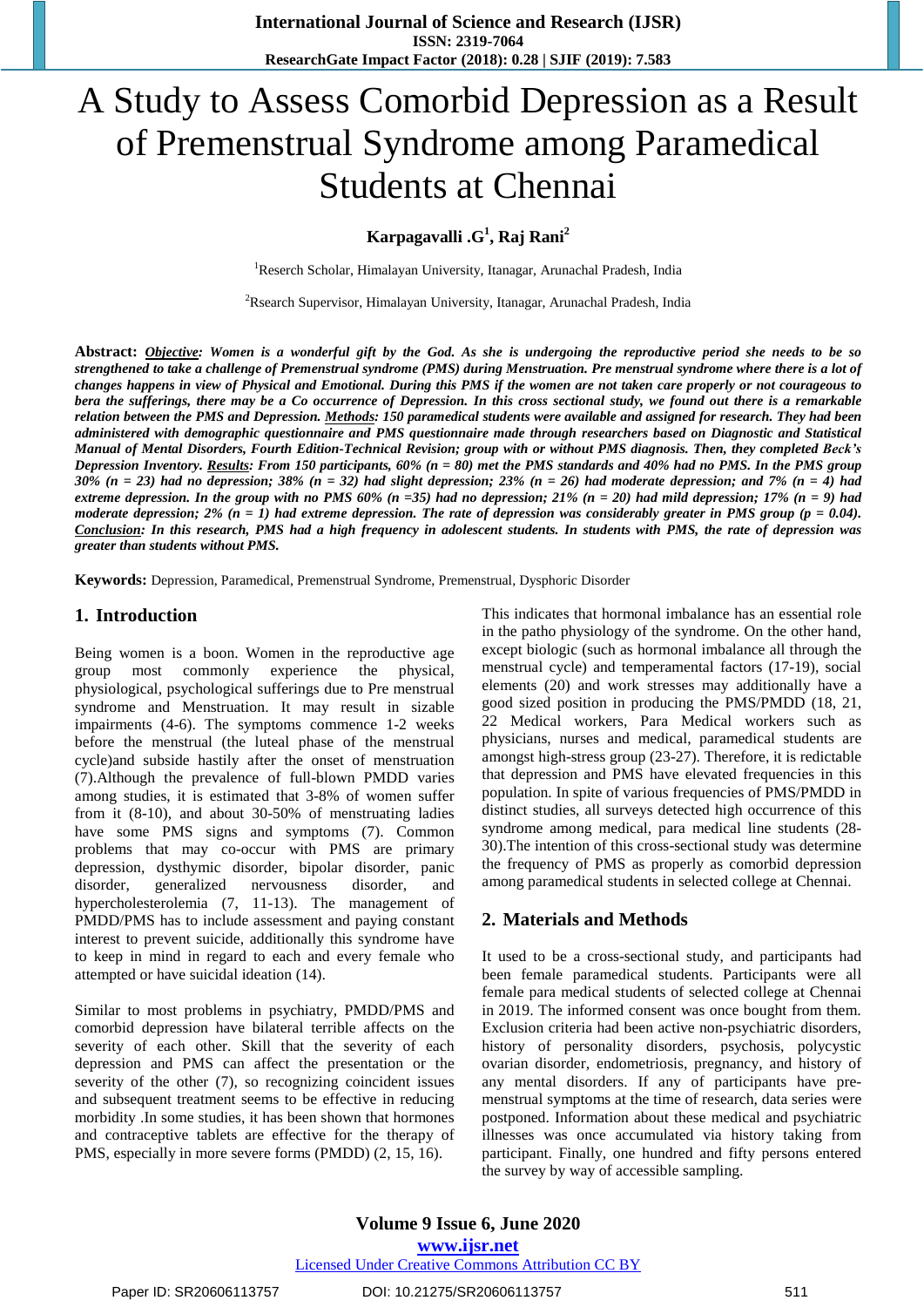After explaining the procedure, three questionnaires have been filled by way of researchers:

- 1) A demographic questionnaire which is contained personal information.
- 2) Checklist of PMS symptoms: It included 11 questions associated to PMS symptoms in accordance to Diagnostic and Statistical Manual of Mental Disorders, Fourth Edition-Technical Revision.

The emphasis of the questionnaire has been on the symptoms acting simply 1 week before the menstrual and disappearance of them after the onset of menstruation. If at least 5 answers of 11 questions were yes, subjects were eligible for PMS. Subjects had been eligible for PMS if at least five answers of eleven questions had been positive. Beck Depression Inventory-II: Including 21 multiple choice questions that are graded from 0 to 3 primarily based on the severity of symptoms. The lowest score is zero and the most 63. Scores between 0-9, 10-16, 17-29, and 30-63indicate minimal, mild, moderate, and severe depression, respectively. Chi-square and Anova had been used for examining categorical and continuous variables, respectively. It made by means of using SPSS for Windows (version 19, SPSS Inc., Chicago, IL, USA).

## **3. Results**

From 150 participants,  $60\%$  (n = 80) met the PMS criteria and 40% had no PMS. In the group with PMS 30%  $(n = 23)$ had no depression;38% ( $n = 32$ ) had slight depression; 23%  $(n = 26)$  had moderate depression; and 7%  $(n = 4)$  had extreme depression. In the group with no PMS  $60\%$  (n = 35) had no depression; 20% ( $n = 9$ ) had mild depression; 17% (n  $=$  8)

had average depression;  $2\%$  (n = 1) had severe depression (Table 1). Any type of depression was extra frequent in PMS group than candidate with no PMS group. These difference had been significant ( $p = 0.04$ ). Twenty-seven topics (27%) were married and 73 (73%) unmarried. About 48% of married people and 57% of single people fulfilled PMS criteria. The statistical difference between these two difficulty companies was once not significant ( $p =$  zero 40) (Table 1). There was once no significant distinction between despair in two corporations (56% of the married subjects versus 54% of single subjects) ( $p = 0.69$ ).

PMS was once a discriminative one in regard to depression severity that is, the degree of beck inventory was notably higher in students with this syndrome than those without it  $(p = 0.04)$  (Table 2). About 56% of the married and 54% of singles had some degree of depression (Table 3). Married and single college students had not significant differences in regard to depression score ( $p = 0.69$ ).

## **4. Discussion**

According to this study, the whole frequency of PMS in students in the internship stage was once 55%, which was comparable to the Namavar et al. findings (21). Our finding was somehow specific from Nigeria study (36%) (28).. Why depression and its severity are positively correlated to the PMS. It can be defined through some hypothesis (1) Depressed persons might also have reduced tolerance of functionally and psychological discomfort and reports extra physical symptoms (including PMS). (2) It may be a simple comorbidity. It seems like many other psychiatric disorders; by means of increasing the severity of depression, the likelihood of comorbidity will rise. (3) PMS could be a type of mood dys regulation due to hormonal changes throughout the menstrual cycle. It means depression may also commence or, if present, become more extreme in vulnerable women when hormonal stability disturbs (17, 33, 34).

| Table 1: Severity of depression in college students with |  |
|----------------------------------------------------------|--|
| premenstrual syndrome and students without PMS           |  |

| Beck classification |           | With PMS | <b>Without PMS</b> | Total |  |
|---------------------|-----------|----------|--------------------|-------|--|
| Minimal             | $(0-9)$   | 23       | 35                 | 058   |  |
| Mild                | $(10-16)$ | 32       | 20                 | 052   |  |
| Moderate            | $(17-29)$ | 26       |                    | 035   |  |
| Severe              | $(30-63)$ |          | 01                 | 005   |  |
| Total               |           | 85       | 65                 | 150   |  |

**Table 2:** Premenstrual syndrome Depression Severity in relation to certain Life Factors Mean (standard deviation)

 $(n-85)$   $(n-65)$ 

| (11–0 <i>0)</i> (11–0 <i>0)</i> |               |                    |         |  |  |
|---------------------------------|---------------|--------------------|---------|--|--|
| Life Factors Domain             | With Pms      | <b>Without Pms</b> | p value |  |  |
| Physical function               | 82.05 (78.57) | 36.38(24.1)        | < 0.001 |  |  |
| Physiological function          | 82.44 (78.30) | 27.53 (20.87)      | 0.022   |  |  |
| <b>Emotional problems</b>       | 81.55(76.05)  | 32.28 (21.46)      | < 0.001 |  |  |
| Social functioning              | 85.56 (80.01) | 37.89 (24.88)      | 0.002   |  |  |
| General fitness                 | 71.67(69.7)   | 27.86 (20.96)      | 0.001   |  |  |

According to Beck depression classification (Table1), students with PMS have more severity (04) than students Without PMS. Likewise students who had Moderate (26), Mild (32) depression with PMS is significantly higher than students who had Moderate (9), Mild (20) depression without PMS.

PMS depression also showed severity to certain Lifestyle Factors. Students with PMS showed relatively higher significant Mean (standard deviation) in aspects of Physical function 82.5 (78.57), Emotional problem 81.55 (76.5), Social function 85.56 (80.06) When compared to students without PMS in aspects of physical Function 36.38 (24.1), Emotional problem 32.28 (21.46), social function 37.89 (24.88). p value shows 0.001.

Our findings showed that psychiatrists have to be more aware that PMS may not be a lonely syndrome. If clinicians do no longer pay attention to comorbid disorder, it ought to lead to incomplete treatment and continues morbidity; hence, careful evaluation of other psychiatric disorders in this group can be relatively recommended.

To the best of our knowledge, our findings were regular with previous studies. The high prevalence of PMS/PMDD amongst paramedical students in their stressful stage of the educational programme must be a warning sign for policy makers of scientific education. They should be sensitive to symptoms and realize it as soon as possible. It can decrease the burden of a probably troublesome health problem this group. It is clear, depression and PMS affect each other that is, depression increases the severity of PMS and having PMS increases the probability of concurrent depression.

# **Volume 9 Issue 6, June 2020 www.ijsr.net**

Licensed Under Creative Commons Attribution CC BY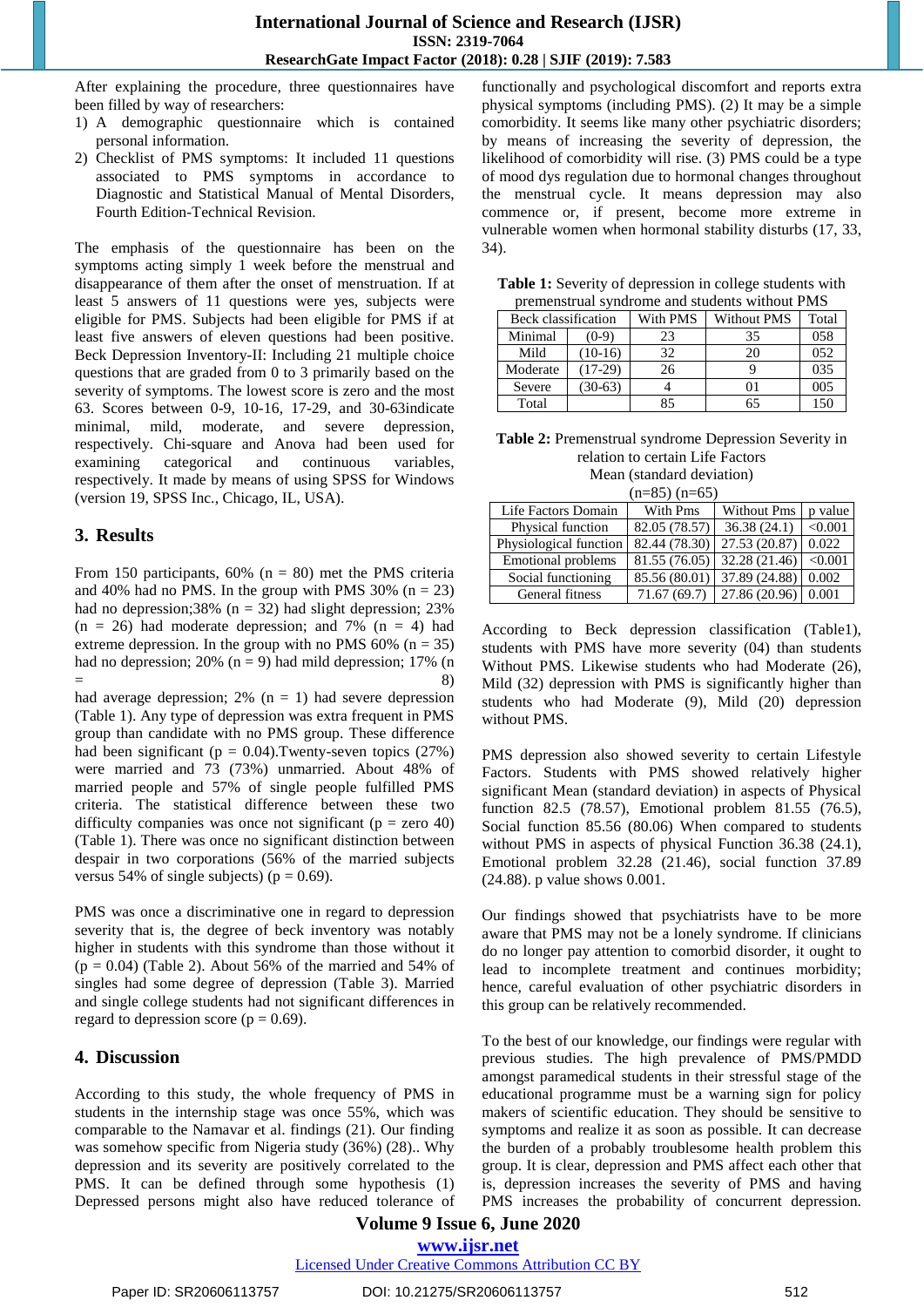#### **International Journal of Science and Research (IJSR) ISSN: 2319-7064 ResearchGate Impact Factor (2018): 0.28 | SJIF (2019): 7.583**

Nevertheless, Depression and PMS can work separately. For instance, sometimes antidepressant tablets are recommended for relieving symptoms of PMS impartial to their antidepressant factors. (12).

Hence PMS and depression should be worried as separate components, which need relatively independent, however interactive managements. Relation between bipolar disorder and PMS has been proposed (33-35). Also, depression in the context of bipolarity is more severe in evaluate to unipolar depression (36).Our study also showed that PMS is more observed in extreme form of depression. Hence, it can be viewed as a caution that every time a physician visits a affected person with PMS and coexists depression (especially severe forms) have to have in mind the likelihood of bipolar disorders. There is no need to emphasize that correct diagnosing of bipolarity as an alternative of wrong diagnosing of unipolar depression is critical because these two kinds of mood disorders have different treatment in spite of overlapping signs and symptoms that is, prescribing antidepressants can be at least counterproductive (if no longer contraindicated) for some of the bipolar patients. Some other variables have been proven to be related to PMS phenomenon in para medical students. These factors are residency, lower age at menarche, regularity of menses and family history (37). Some elements such as urban residency are social parameters and point to possible stressors. Similar to many other psychosocial factors, habitancy location probably is a wide-spread stressor that can aggravate the PMS. On the other hand, we can locate the hint of genetic problems in producing dysphoria before menstruation. It is not clear that which sorts of etiologies (environmental or genetic) are greater powerful for producing PMS.

## **5. Limitations**

In this study, we did not asses all variables possibly associated to PMS, and it's severity. Because there is no consensus on these factors.

## **References**

- [1] Allen LM, Lam AC. Premenstrual syndrome and dysmenorrhea in adolescents. Adolesc Med State Art Rev 2012; 23 (1): 139-63.
- [2] Lopez LM, Kaptein AA, Helmerhorst FM. Oral contraceptives containing drospirenone for premenstrual syndrome. Cochrane Database Syst Rev 2012; 2: CD006
- [3] Kaur G, Gonsalves L, Thacker HL. Premenstrual dysphoric disorder: a review for the treating practitioner. Cleve Clin J Med 2004; 71 (4): 303-5, 312- 3, 317-8.
- [4] Taguchi R, Matsubara S, Yoshimoto S, Imai K, Ohkuchi A, Kitakoji H. Acupuncture for premenstrual dysphoric disorder. Arch Gynecol Obstet 2009; 280 (6): 877-81.
- [5] Futterman LA, Rapkin AJ. Diagnosis of premenstrual disorders. J Reprod Med 2006; 51 (4 Suppl): 349-58.
- [6] Firoozi R, Kafi M, Salehi I, Shirmohammadi M. The relationship between severity of premenstrual syndrome

and psychiatric symptoms. Iran J Psychiatry 2012; 7 (1): 36-40.

- [7] Rapkin AJ, Winer SA. The pharmacologic management of premenstrual dysphoric disorder. Expert Opin Pharmacother 2008; 9 (3): 429-45.
- [8] Dennerstein L, Lehert P, Heinemann K. Epidemiology of premenstrual symptoms and disorders. Menopause Int 2012; 18 (2): 48-51.
- [9] Brown J, O' Brien PM, Marjoribanks J, Wyatt K. Selective serotonin reuptake inhibitors for premenstrual syndrome. Cochrane Database Syst Rev 2009; (2): CD001396.
- [10]Adewuya AO, Loto OM, Adewumi TA. Premenstrual dysphoric disorder amongst Nigerian university students: prevalence, comorbid conditions, and correlates. Arch Womens Ment Health 2008; 11 (1): 13- 8.
- [11]Yonkers KA. The association between premenstrual dysphoric disorder and other mood disorders. J Clin Psychiatry 1997; 58 (Suppl 15): 19-25.
- [12]Kim DR, Gyulai L, Freeman EW, Morrison MF, Baldassano C, Dube B. Premenstrual dysphoric disorder and psychiatric comorbidity. Arch Womens Ment Health 2004; 7 (1): 37-47.
- [13]Freeman EW, Halbreich U, Grubb GS, Rapkin AJ, Skouby SO, Smith L, et al. An overview of four studies of a continuous oral contraceptive (levonorgestrel 90 mcg/ethinyl estradiol 20 mcg) on premenstrual dysphoric disorder and premenstrual syndrome. Contraception 2012; 85 (5): 437-45.
- [14]Halbreich U, Freeman EW, Rapkin AJ, Cohen LS, Grubb GS, Bergeron R, et al. Continuous oral levonorgestrel/ethinyl estradiol for treating premenstrual dysphoric disorder. Contraception 2012; 85 (1): 19-27.
- [15]Critchlow DG, Bond AJ, Wingrove J. Mood disorder history and personality assessment in premenstrual dysphoric disorder. J Clin Psychiatry 2001; 62 (9): 688- 93.
- [16]Deuster PA, Adera T, South-Paul J. Biological, social, and behavioral factors associated with premenstrual syndrome. Arch Fam Med 1999; 8 (2): 122-8.
- [17]Gingnell M, Comasco E, Oreland L, Fredrikson M, Sundstrom-Poromaa I. Neuroticism-related personality traits are related to symptom severity in patients with premenstrual dysphoric disorder and to the serotonin transporter gene-linked polymorphism 5-HTTPLPR. Arch Womens Ment Health 2010; 13 (5): 417-23.
- [18]Pilver CE, Desai R, Kasl S, Levy BR. Lifetime discrimination associated with greater likelihood of premenstrual dysphoric disorder. J Womens Health (Larchmt) 2011; 20 (6): 923-31.
- [19]Namavar JB, Pakmehr S, Hagh-Shenas H. Work stress, premenstrual syndrome and dysphoric disorder: are there any associations? Iran Red Crescent Med J 2011; 13 (3): 199-202.
- [20]Hourani LL, Yuan H, Bray RM. Psychosocial and lifestyle correlates of premenstrual symptoms among military women. J Womens Health (Larchmt) 2004; 13 (7): 812-21.
- [21]Rossler W. Stress, burnout, and job dissatisfaction in mental health workers. Eur Arch Psychiatry Clin Neurosci 2012; 262 (Suppl 2): S65-9.

# **Volume 9 Issue 6, June 2020**

**www.ijsr.net**

#### Licensed Under Creative Commons Attribution CC BY